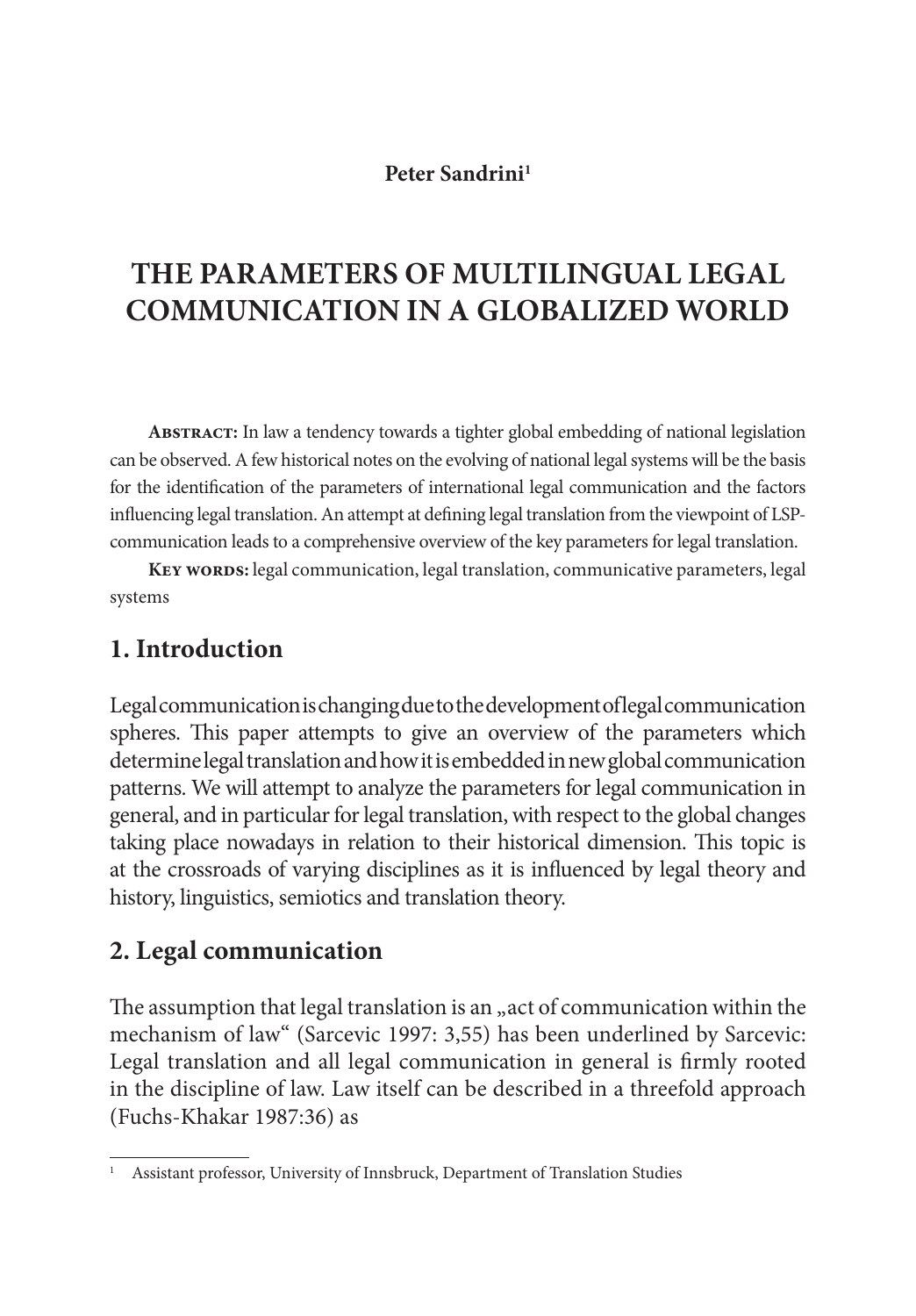1. a regulatory framework for social interaction emphasizing its functional role in society;

2. the discourse of legal experts, underlining its LSP character;

3. the communication within an institutional framework specifying a sphere where legal discourse is taking place.

Law as a regulatory framework for social interaction has legal content at its basis, namely the rules and regulations for a specified social area: What to do in the case of a murder, an unjustified dismissal of a worker or a car accident etc. An array of statutes and rules for specific situations in our society make up for a specific legal content. Combined, they constitute a legal system as the law for specific situations is brought under the umbrella of a common system, bringing single provisions and regulations into relation and coordinating them. To set up such a system of rules and regulations language as a means of communication is needed: Each legal system uses one or more national languages to make laws, to enforce the law, to talk about the law. As such, each communicative act serves a specific purpose within law. In fact, we can say that communication is a purposeful activity with the most basic purpose being the regulation of community life. Within law, groups of specialists have developed different patterns of communication according to their role in the system. Law however, is also addressed to each individual citizen, to the man on the street, as they are required to abide by the rules of the law.

Accordingly, the key parameters governing legal communication can be summed up as follows:

1. legal content

- 2. legal system
- 3. language
- 4. people
- 5. purpose

The text or the actual communication taking place is a product of these elements: it is about a specific legal topic within a broader legal framework of reference, i.e. a national legal system or a supranational legal framework; it is written in a specific language; the text pursues a specific purpose and there are people who perform the communicative act and people at whom the communicative act is directed.

Text linguistics introduced the distinction between text internal and text external factors where syntactic, structural and semantic text description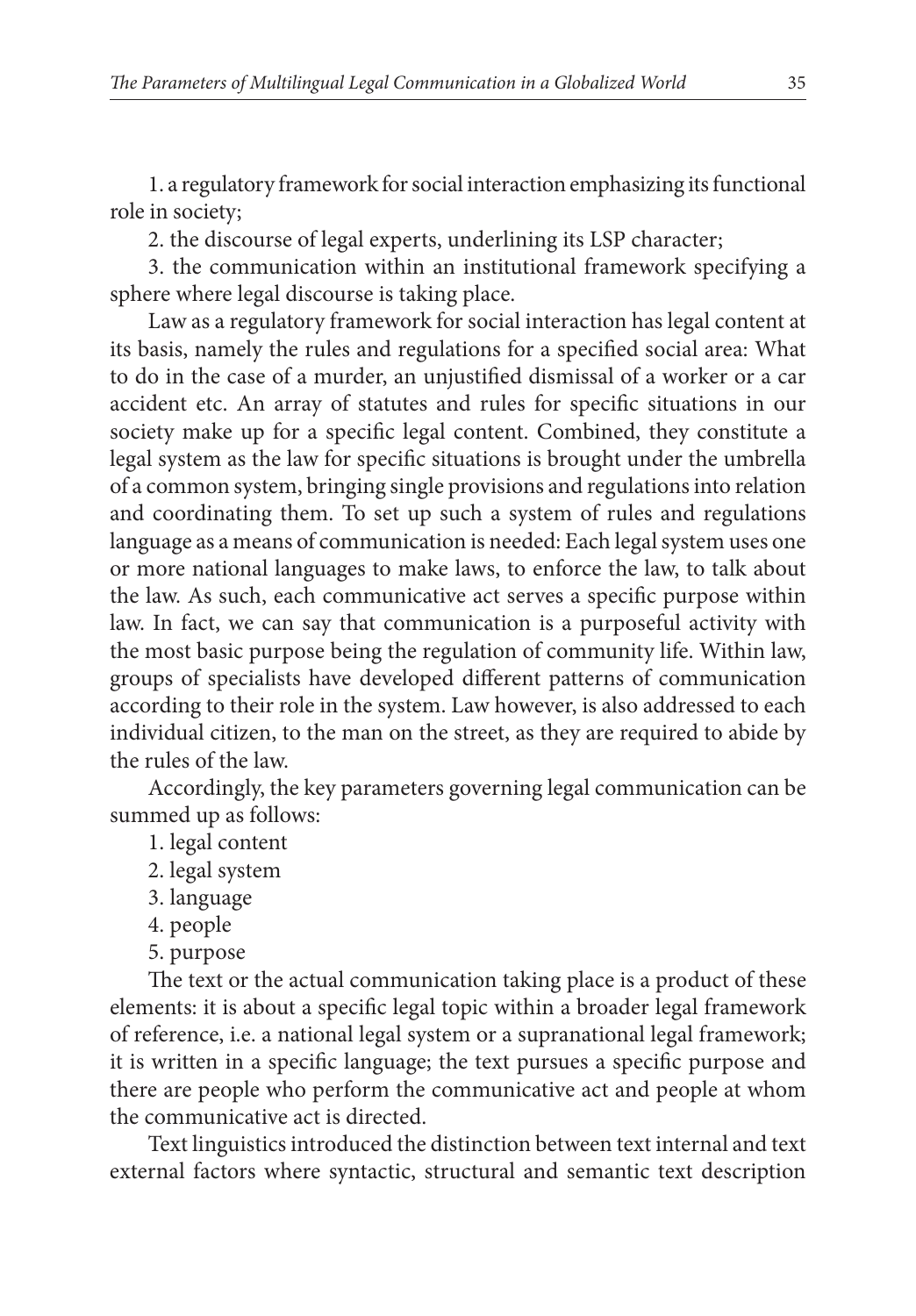categories are regarded as text internal, while pragmatic and functional categories are seen as text external (Adamzik 2004:53 with reference to Dressler 1972). This has been applied also in translations oriented text analysis (Nord 1995:40) as well as for legal translation: Wiesmann (2004:83) distinguishes between a text with a function (text internal) and the factors of legal translation such as the objective of translation, legal systems involved, addressee of translation, applicable law, status of translation which she regards as text external factors. For legal communication this distinction seems not so fruitful. A distinction between the text as a linguistic entity and its communicative environment or pragmatic embedding seems a little bit construed since the textual appearance and the linguistic function of a text is in the first place a result of the communicative environment. A text does not have a function for itself, a legal text has a function within a legal system, as such it is the result of a network of legal provisions and specific legal content, it serves its purpose within this legal system. Therefore, a text cannot be seen as an autonomous entity outside the legal system. There is no contract without reference to a specific legal framework, be it national or international; we cannot have an independent legal text, a sentence, a communication of dismissal, a writ or any other legal text without a system of laws of other legal texts to which the text is connected. Each legal text has implicit or explicit references to other legal texts: this strong inter textual dimension is a typical feature of legal texts (Busse 1992:60). Intertextuality is reflected in the embedding of a specific text in the legal system as a whole.

The four listed parameters are decisive for every act of communication in law and we will look at these parameters in detail taking into account historical developments and their impact on legal translation.

#### **2.1. Legal systems**

The main characteristic of legal discourse is its dependence on national legal systems which determines intertextual references to specific legal backgrounds and creates problems whenever communication attempts to bridge national borders, that is, in every type of international or intercultural communication. Translation is per definitionem a kind of intercultural and international communication and is thus, affected by intercultural communication difficulties. The different national legal systems and the problems arising from this for legal translation have been addressed many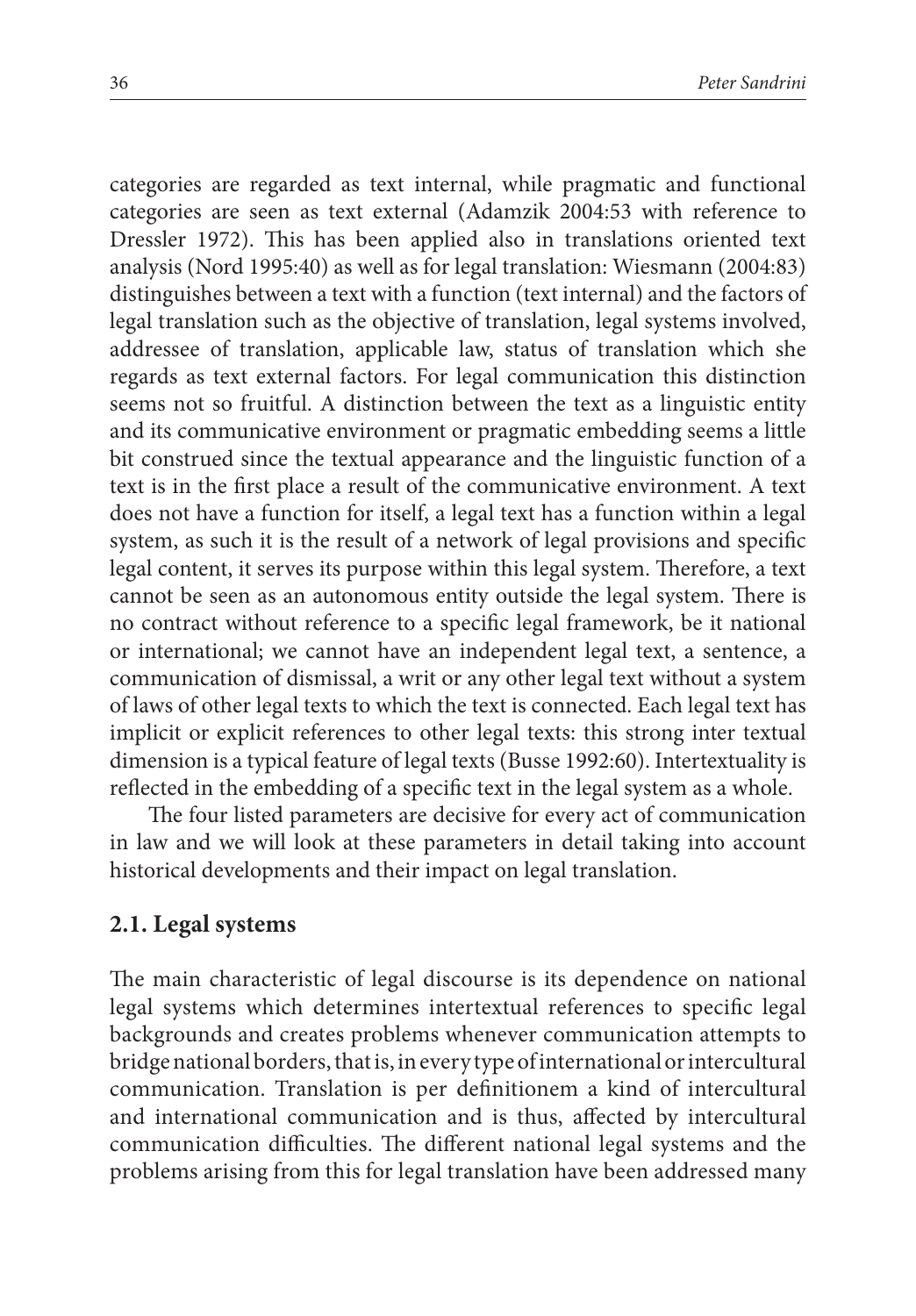times (DeGroot 1991, Sarcevic 1989, Gemar 1982) and this fact has even been labeled as a salient characteristic of legal translation. But a short look at the historical development of law teaches us that such rigorous division into autonomous legal systems is a rather recent phenomenon in law which, moreover, has been weakening in very recent times as will be shown further on.

Legal systems are bound to the concept of statehood. Modern statehood began after the religious turmoil of the Thirty Years War with the Treaty of Westphalia in 1648 when two basic principles were introduced: the principle of territoriality and the principle of sovereignty. To avoid war, people have to enter into an agreement, thereby transferring their rights to a sovereign entity. Through this power the sovereign is now in the position to protect its subjects both from internal and external aggressions. Through this explanation, the sense and the need for a state is justified. Jurisdictional concepts in turn flow from sovereignty. The scope of a sovereign government's law corresponds to the geographic boundaries of its territory. all legitimate power was drawn into a single sovereign, who absolutely controlled a defined territory and its associated population. State power was rendered territorial.

This emerges clearly in the two following quotations:

"What then is the extent of jurisdiction which a state possesses? We answer, without hesitation, the jurisdiction of a state is co– extensive with its territory." US v. Bevans, 1818

"The Court concludes that the military base at Guantanamo Bay, Cuba, is outside the sovereign territory of the United States…writs of habeas corpus are not available to aliens held outside the sovereign territory of the United States." Rasul v. Bush (DC Circ., 2002)

The acceptance of national sovereignty by others, gives the right to a state of territorial integrity and self-determination and binds itself to accept this right of other states. The international community of nations is structured around the principle of sovereignty.

Territoriality in turn provided the bedrock principles for the development of international law in the 18th and 19th centuries, when Westphalian territorial sovereignty became supreme in Europe, and spread slowly and unevenly to the rest of the globe.

Today however, it is indisputable that territoriality is decreasingly important as a jurisdictional principle. The general but somewhat uneven tendency over the last century has been to loosen these geographic restraints and by some countries to increasingly assert domestic law beyond sovereign borders. This was done on the basis of flexible, functional concepts such as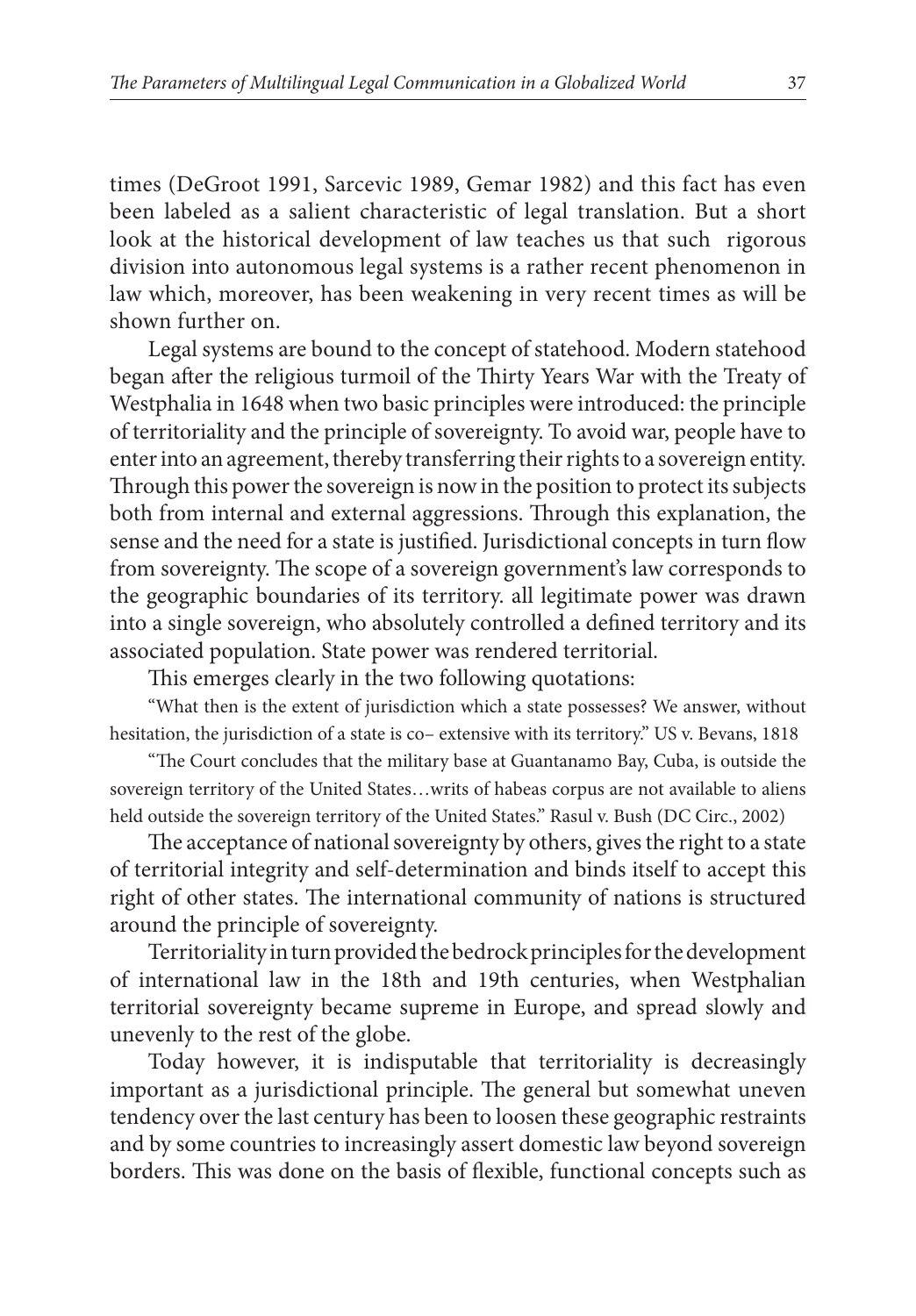"interests analysis" which found application in some areas of law with extraterritorial effect - antitrust, securities, criminal law, intellectual property, to name just some – territoriality has been slowly detached from sovereignty.

Territoriality and sovereignty were the historical requirements for modern states to evolve. National legal systems as we know them today however, are the result of a process which began at the beginning of the 19th century with the codification of law in Europe (Allgemeines Preussisches Landrecht 1794, the first German civil code, the Code Civil or Code Napoleon 1804, the Austrian Allgemeines Bürgerliches Gesetzbuch 1811). This process led to the development of modern national states in Europe. Single states created national legal systems by differentiating their laws. Jurisprudence became focused on national law, something which was previously unknown when Europe cultivated its century-old tradition of Roman Law – the Ius Commune – in one language, Latin. Even though the Ius Commune was only subsidiary law in addition to the particular rights of each region or country, it quickly created a common legal basis because of its adaptability. The legal establishment of the middle ages was a system that comprised multiple, layered power centers and different sources of legitimation, allegiance, and status.

This came to an end with independent legal systems. The object of jurisprudence was narrowed down to national law and this was criticized heavily by many scholars, especially by legal historians in the second half of the 19th century. Rudolf von Jhering even called this process a degradation of legal sciences. he said:

"Die Wissenschaft ist zur Landesjurisprudenz degradiert, die wissenschaftlichen Gränzen fallen in der Jurisprudenz mit den politischen zusammen. Eine demüthigende, unwürdige Form für eine Wissenschaft!" (Rudolf von Jhering: Geist des römischen Rechts auf den verschieden Stufen seiner Entwicklung: 1. Teil 1852, 15).

*Legal science has been degraded to a state jurisprudence, its research borders now correspond to political borders: a humiliating and shameful situation for a scientific discipline.*

To alleviate this situation new previously unknown disciplines appeared roughly in the same period of time, such as Comparative Law, studies of foreign law, and later Private International Law.

Today, social and economic changes on a global, regional and local level put pressure on national legal systems. European unification, world-wide treaties, global institutions and other forms of international cooperation threaten the two pillars of statehood, territoriality and sovereignty. Capital,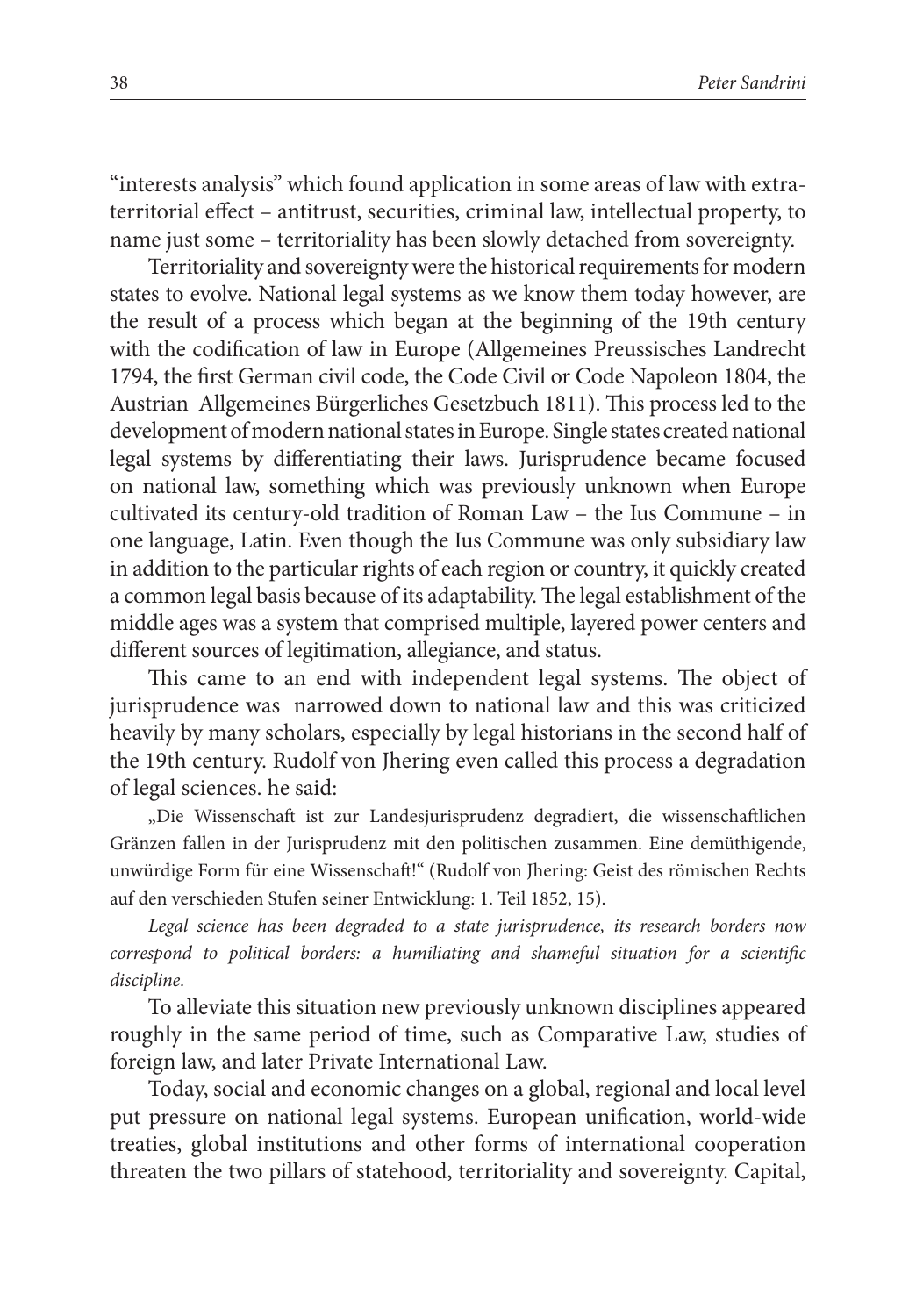labor, goods, and ideas move largely without regard for political borders. Globalization is pushing back the nationalization of legal systems initiated in the last 200 years by eroding the authority of national states and undermining the principles of territoriality and sovereignty.

The concept of globalization is difficult to grasp, but a few central features of the phenomenon can be clearly identified. Globalization has to do with people from different continents meeting, communicating with each other, doing things on a global level, with a global perspective: be it companies selling products or services, or international organizations like the OECD or the IMF, geographical distances are disappearing and some form of global society is emerging. Roland Robertson, one of the main globalization theorists, defines globalization as the compression of the world and the intensification of consciousness of the world as a whole (Robertson 1992:8) and he goes on:  $_{2}$  as part of the general globalization process, the new forms of electronic communication are giving rise to virtual neighborhoods or communities, these being examples of the way in which identification and participation are increasingly deterritorialized" Robertson (1999:7). National states have found different means to counteract this difficult situation, like increased international cooperation, or new models of governing, Global Governance based on subsidiarity.

In the light of these historical developments, rigorous divison into autonomous national legal systems can be seen as a transitory phenomenon which began at a certain point in time and will come to an end at some other point in time. It is certainly not the rule in law, it is rather an exception in legal history.

Globalization softens the once strict barriers of national legislation, but national legal systems will not disappear completely. They will rather be supplemented by a strong framework of international law. In the future, maybe we can distinguish a strong common legal basis (referring to international and regional law) and some legal particularities for each region or country. In a certain way and to a certain degree, similar to the legal setup of the middle ages.

#### **2.2. Language**

The relationship between law and language has been dealt with extensively in many disciplines. By the first half of the 19<sup>th</sup> century, Friedrich Carl von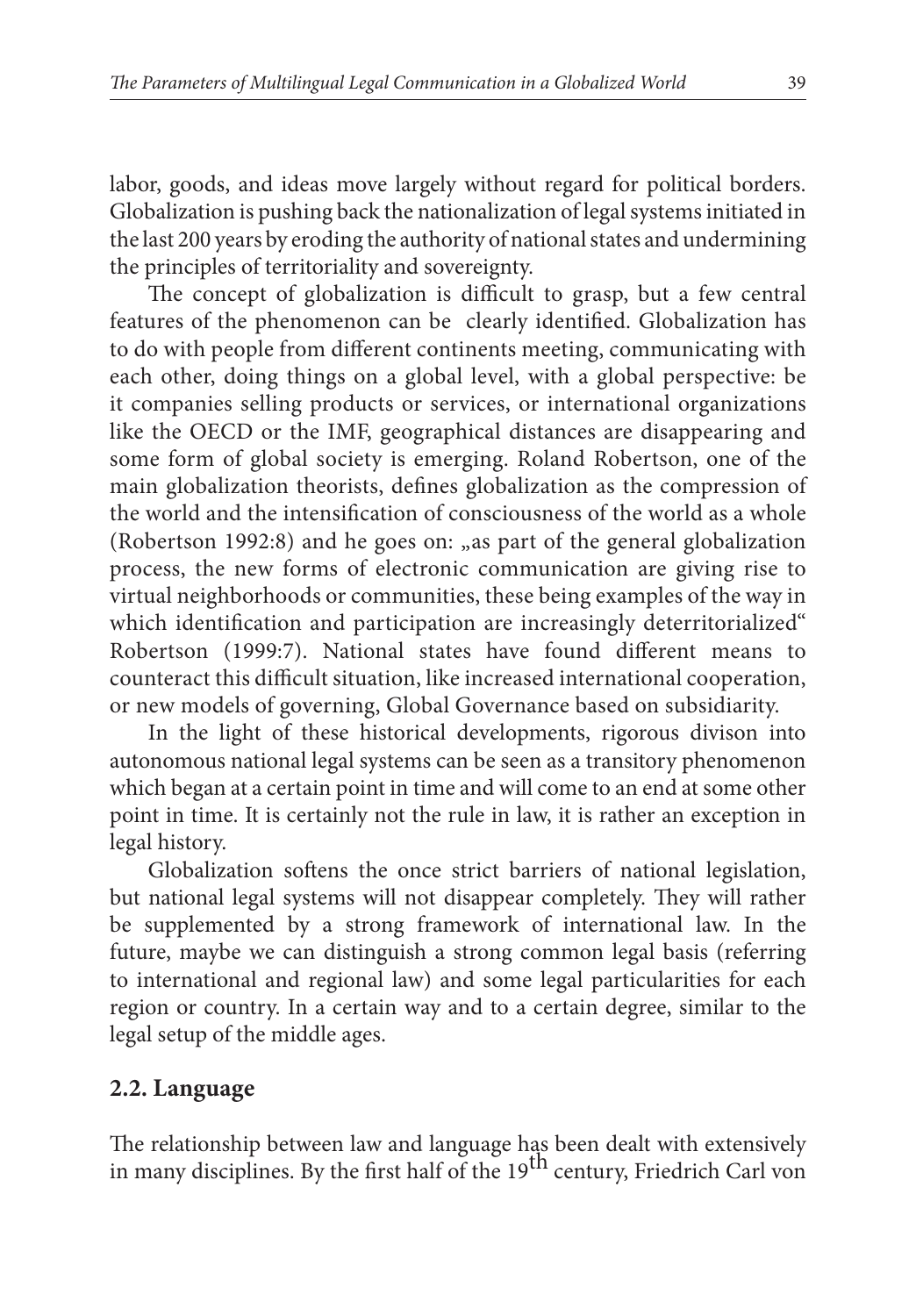Savigny had already compared law and language: they are similar in that both are the product of a long development in a society; in both disciplines what has come into being spontaneously in society, in a second phase of development becomes the object of further investigation and scrutiny by academics: jurists in the one case and grammarians in the other (von Savigny:1814).

More recent approaches (Oppenheim, Bobbio) see law as language where each legal activity corresponds to a text, law is nothing else than a class of sentences, a set of texts, a corpus of norms. This corpus then is the object of analysis by jurists who operate on a meta-linguistic level. For Bobbio (Bobbio 1950:97) the work of the jurist, meaning law professors, legal experts, is a linguistic analysis of the normative propositions of a legal system. The three tasks of the jurist are in this respect: **purificazione**: to purify the language of legislation to make it more rigorous; **completamento**: to complete as much as possible the language of the legislator, and **ordinamento**: to bring it into a system.

This holds true for continental law where the roles of legislators who make laws, jurists who interpret the norm, and judges who apply the law, are strictly divided. Critics of this approach cite the existence of systems of norms that are not collections of linguistic entities, or norms that were codified only ex-post by legislators. In this sense, law is something completely independent of language. Taboos or other forms of prescriptive codes of conduct exist without the need to articulate them explicitly. Road signs are an example for the use of another semiotic system, a prescriptive code of conduct on the basis of pictorial signs more or less without language.

"Il diritto non ha bisogno della parola. Il diritto preesiste alla parola articolata" (Rodolfo Sacco 1992, a scholar of comparative law) *Law does not need language. Law exists before articulated speech or language*

Sacco (1992) postulates that law exists before language, it is something in the human mind that is not related to language in general, and not related to a specific national language. In modern legal systems, however, language is the most important means of communicating and operating with law.

Leaving aside theoretical considerations and philosophical schools, language plays a critical role in law, for the following reasons: It is a general principle in law that all rules must be made public: this is the general principle of publicity: law has an intrinsic obligation to be made public: and citizens have the right to know the laws governing their lives. On the other hand, law is about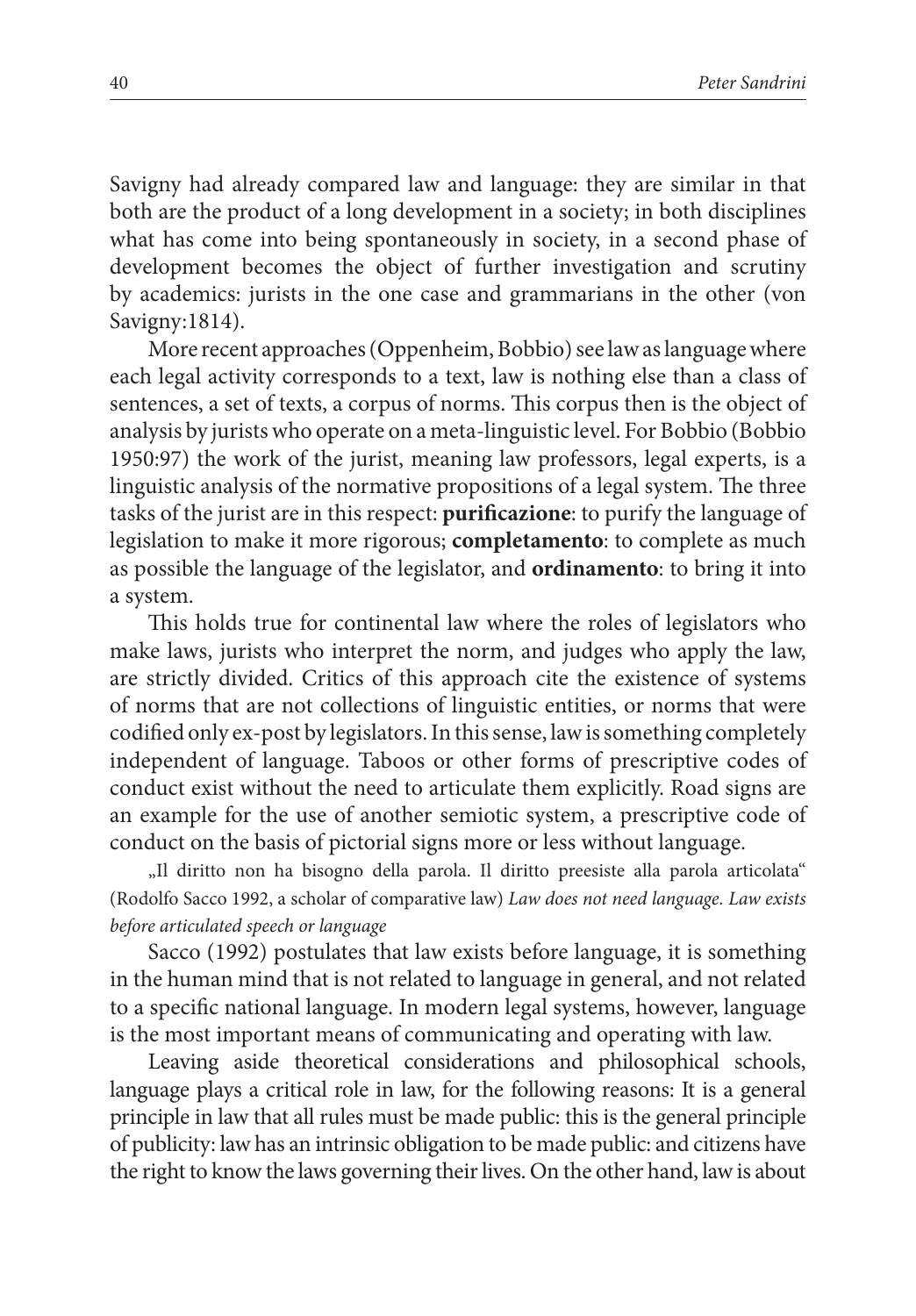talking and communicating within the framework of prescribed rules. Law has evolved as a means of escaping armed conflict and instead bringing conflicts between citizens onto a higher level where things can be sorted out without recourse to violence. So communication is a fundamental trait of law.

Reverting to history again, there is a strict link between the creation of national legal systems and the discovery, construction, deepening and emancipation of language communities. Language was placed at the centre of cultural and political movements which eventually led to linguistically homogeneous national states. National legal systems could not have evolved without the creation of national states based on language as the main identifier of communities. While this is true for a historically retrospective analysis of legal systems, it is nonetheless hard to find a single language which is strictly linked to a particular national legal system today. Obviously, language communities are linked to particular legal traditions, such as English to the tradition of case law. As a result of colonialism, conquests, unsuccessful nationalistic movements and other historical developments, most languages today are linked to more than one national legal system: Many states use two or more languages within their legal system, or one language is used by more than one country (such as German for example which is used in 5 countries: Germany, Austria, Switzerland, Italy, Belgium).

So we might have two languages used in the same legal system (federal law in Switzerland), or even a third language used for a smaller part of the legal system, for example as a regional minority language such as German in Italy (Mayer 1999). In this case however the same language will be the language of another legal system, or maybe of two other legal systems (such as Germany and Austria).

Law is communication, law is language. However, communication needs to differ depending on the legal context. The main legal context is the national legal system or the international or regional legal framework, as we have seen. This represents a macro-context which can be structured into more specific legal fields such as hereditary law, commercial law, penal law and so on. Within these legal fields there will be different communicative levels such as jurisdiction, legislation and legal science as well as different communicative situations. On a micro-level the communicative situation corresponds to the use of a specific communication pattern. It is at this level that legal content and linguistic form combine and produce legal genres and subgenres.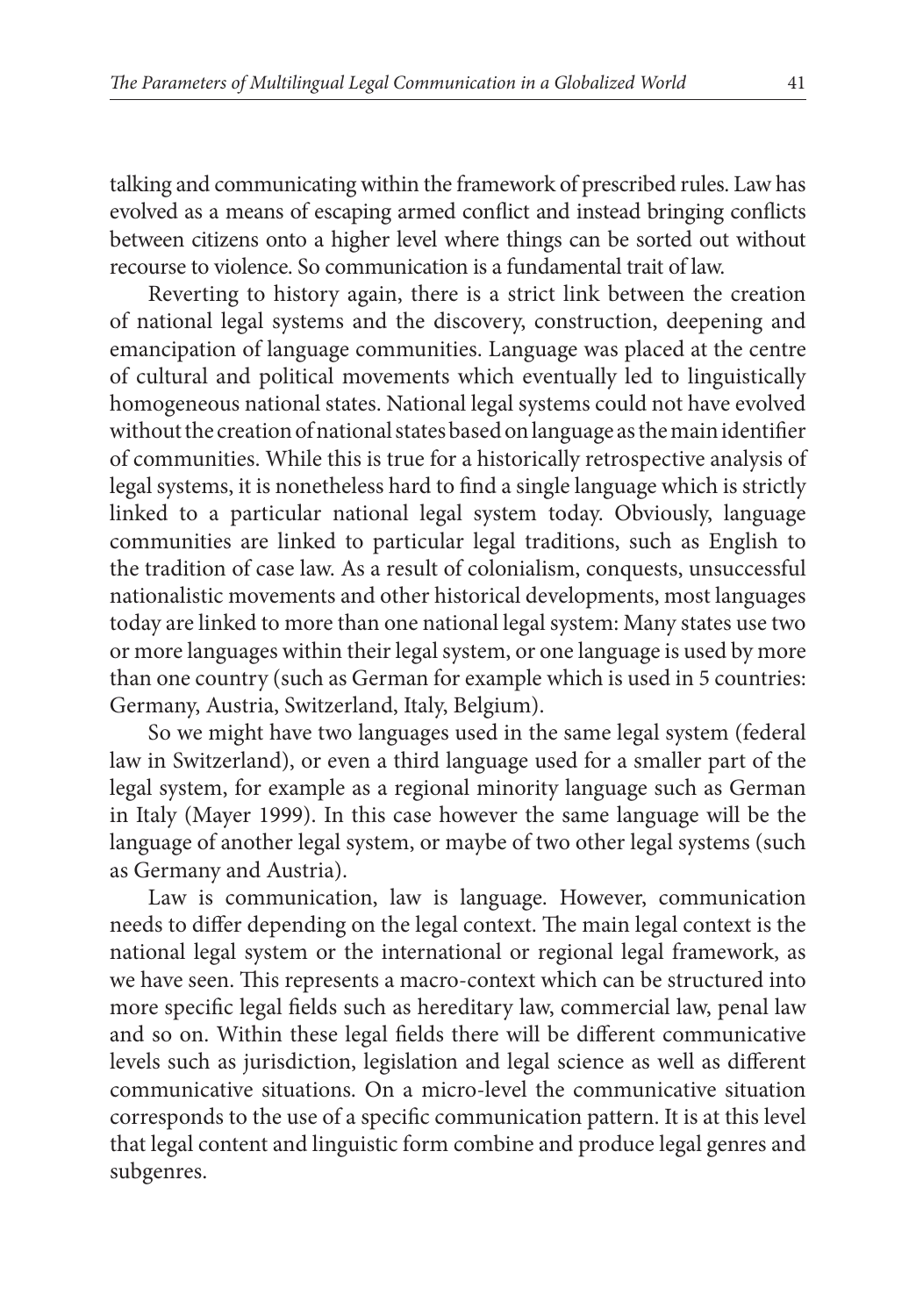## **2.3. People**

At micro-level, it is people who communicate. In law, different persons and roles are linked to the three traditional areas of jurisdiction, legislation and doctrine or science of law: judges and lawyers, lawmakers and politicians, professors and students of law. All of these are subject specialists or legal experts who draft and use legal texts. But also non-specialists play a role in legal communication: laymen may be the authors of legally binding texts, such as in contracts, or the addressee of legal texts written by legal experts such as in verdicts or statutes.

For the translator it is of utmost importance to know what kind of knowledge the addressee of a translation will have with regard to legal concepts and norms. Every legal expert can be regarded as such only for his specific legal system: he will be familiar with the concepts, with the norms, with principles and ideas as well as with the language and the phraseology of his particular legal system. When he reads a text in his language, he will automatically establish a link to this framework of reference and interpret the text accordingly. The translator has to be aware of this and carefully choose the language of the target text. The most important parameter for a translation will be then to know the framework of reference or the legal system of the target text reader as well as the addressee of the translation.

#### **2.4. Purpose**

Language is used in particular communicative situations serving particular communicative purposes. The basic assumption is that the function of a text, the aim of a communicative action within the legal context is of overall importance. Many authors distinguish between the linguistic function of a text which is inherent in a text and the communicative aim of a text or the aim of communication a particular text serves. A third factor would be the aim of the translation which is equal to the communicative aim of the target text. We distinguish, therefore, the text function, the communicative purpose and the translation purpose.

The communicative purpose is not a text-internal feature; it is determined by the communicative situation and what the author of a text wants to achieve in this situation. Communicative purposes constitute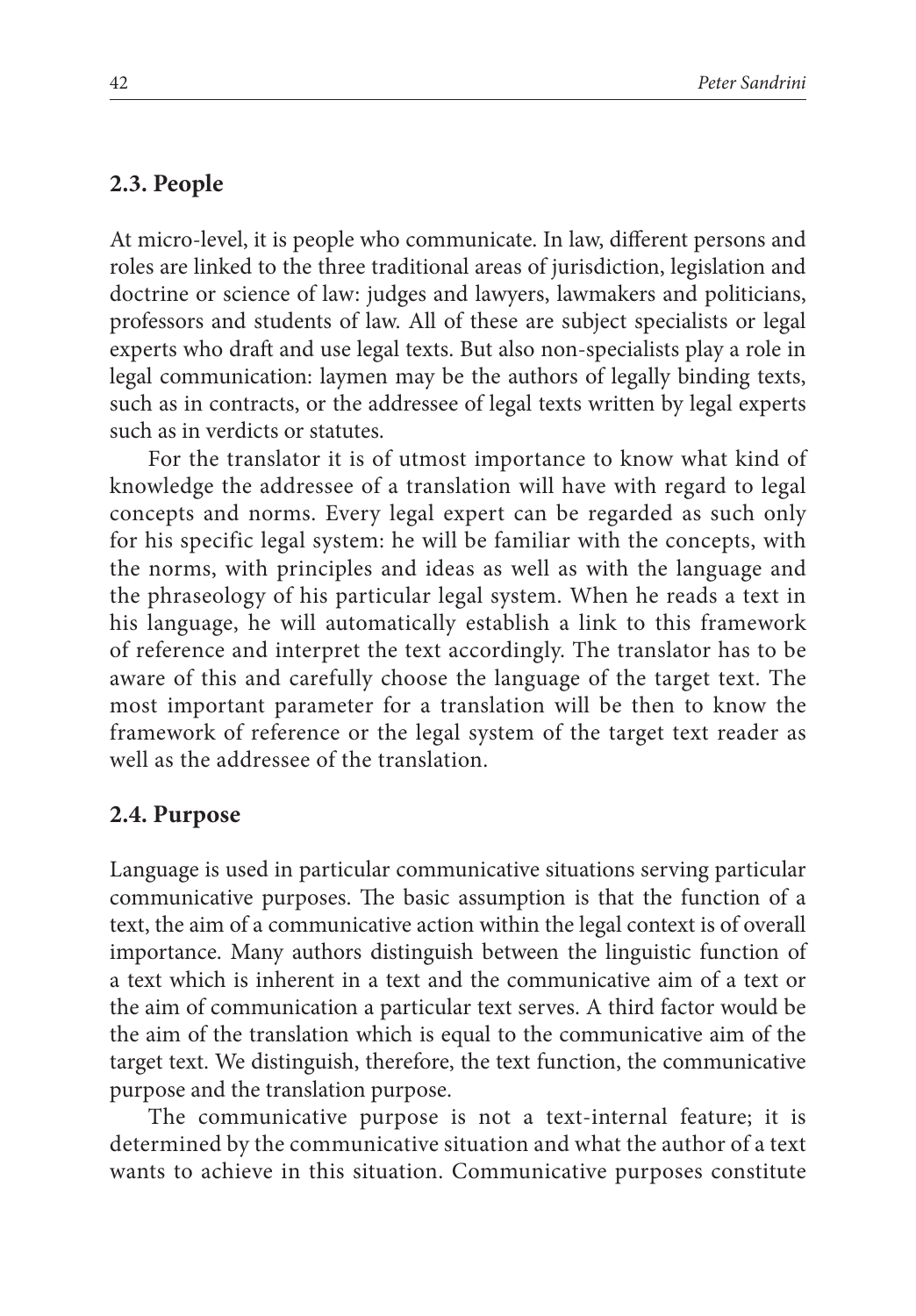text genres while text functions are the basis for more general text types. The translation purpose is the reason why a translation is carried out and it is based on the communicative purpose of the target text. However, there are situations in which the function of a legal text differs from the purpose of its translation: When a statute is translated for a comparative lawyer, the translation will have an informative purpose while the source text is a prescriptive text (Wiesmann 2004:88). This causes the need to distinguish between the purpose of a legal text and the purpose of the translation.

Thus, we might add three other parameters to the ones already mentioned:

- the person of the translator and his knowledge
- the purpose of the translation
- status of the translation or alternatively the status of the target text, meaning if the target text is an authoritative legal text or not.

## **3. Legal translation**

At this point we might try to define legal translation on the basis of its characteristics. As an act of communication within the mechanism of law it is first and foremost a purposeful activity. Furthermore it has to do with language for special purposes, since legal language is a type of LSP communication. Specialist communication has been defined on the basis of specialist knowledge by Lothar Hoffmann (1993:614) a German LSP scholar who focuses on the exteriorization and interiorization of specialist knowledge in the act of communication by the individual (reader and writer of texts). Communication leads to the production of a text, or to an act of exteriorization of specialist knowledge in a text.

In law each text is the result of an application of legal knowledge systems as well as legal cognitive processes, and each act of communication reflects a world of normative ideas and projects them into the text which serves a specific communication need. What will be exteriorized by the translator in the target text depends on the purpose of translation and the legal setting in which the target text will be used. Through interpretation of the source text, the translator inevitably chooses, selects and weighs and therefore acts as a sort of filter for the text. We can define legal translation thus as a

1. purposeful activity of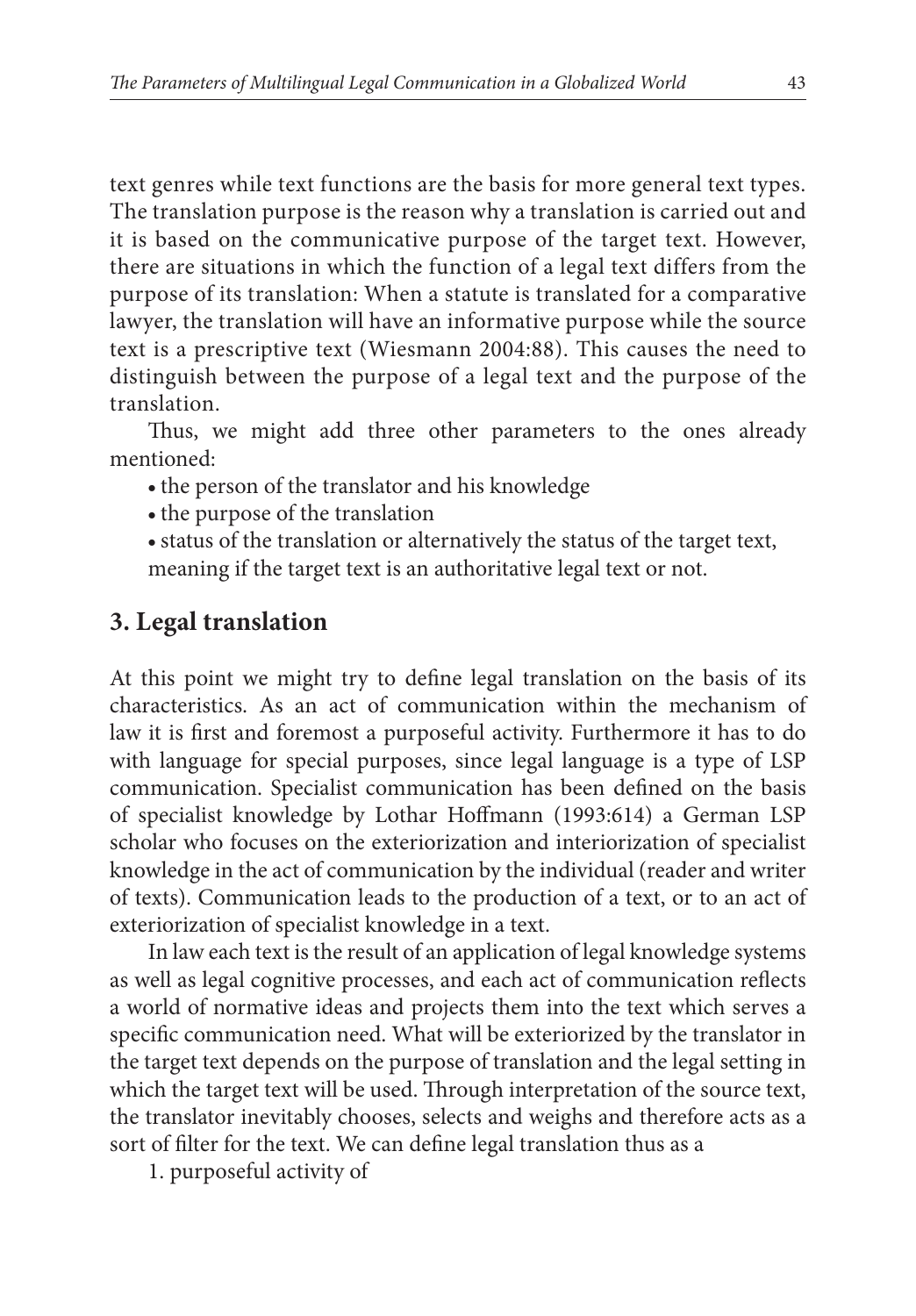- 2. exteriorizing legal knowledge systems, legal cognitive processes and norms
- 3. selected and weighted from a offer of information (interpretation),
- 4. aiming at disseminating them in another language (interlingual) and/ or
- 5. in another legal system (transcultural)
- 6. while assessing their legal effect
- 7. against the background of relevant supranational and international regulations

The legal effect has to be seen in conjunction with the purpose of the target text and since people from different legal backgrounds communicate in translation, the relevant supranational and international regulations must be taken into account. It should be stressed here that there is no fixed meaning in a legal text which can be transcoded into another language with the help of a dictionary. Meaning is rather constructed in communication by specific communicative parameters (Engberg 2002). Training and education of the translator will be decisive in this respect; for he must be able to judge legal implications and effects in the text which are possible only with appropriate legal knowledge.

While this definition applies to texts which reflect legal content, Engberg (2002) takes a more general approach in defining legal translation when he sees it as a "translation of texts for legal purposes and in legal settings, i.e., a functionally – and situationally – defined translation type." (Engberg 2002:375). The main advantage of such a broad application would be "that not only prototypical legal texts like statutes and contracts, but also restaurant bills and other texts to be used as evidence, for example in a court case, might be subject to legal translation in this view" (Engberg 2002:375). Such texts, however, will be subject to an interpretative reading by lawyers to determine their judicial impact and legal importance.

With the growing importance of international legal settings, translation cannot be described solely as an intercultural within one legal system or a transcultural activity between two legal systems. Of special interest will be the cases of supranational law where two or more countries conclude an international agreement to regulate a specific legal matter in a common way, e.g. international agreements like the WTO, but also more complex regional legal systems such as European law . One could argue that it would be a relatively simple case of a translation from language A to language B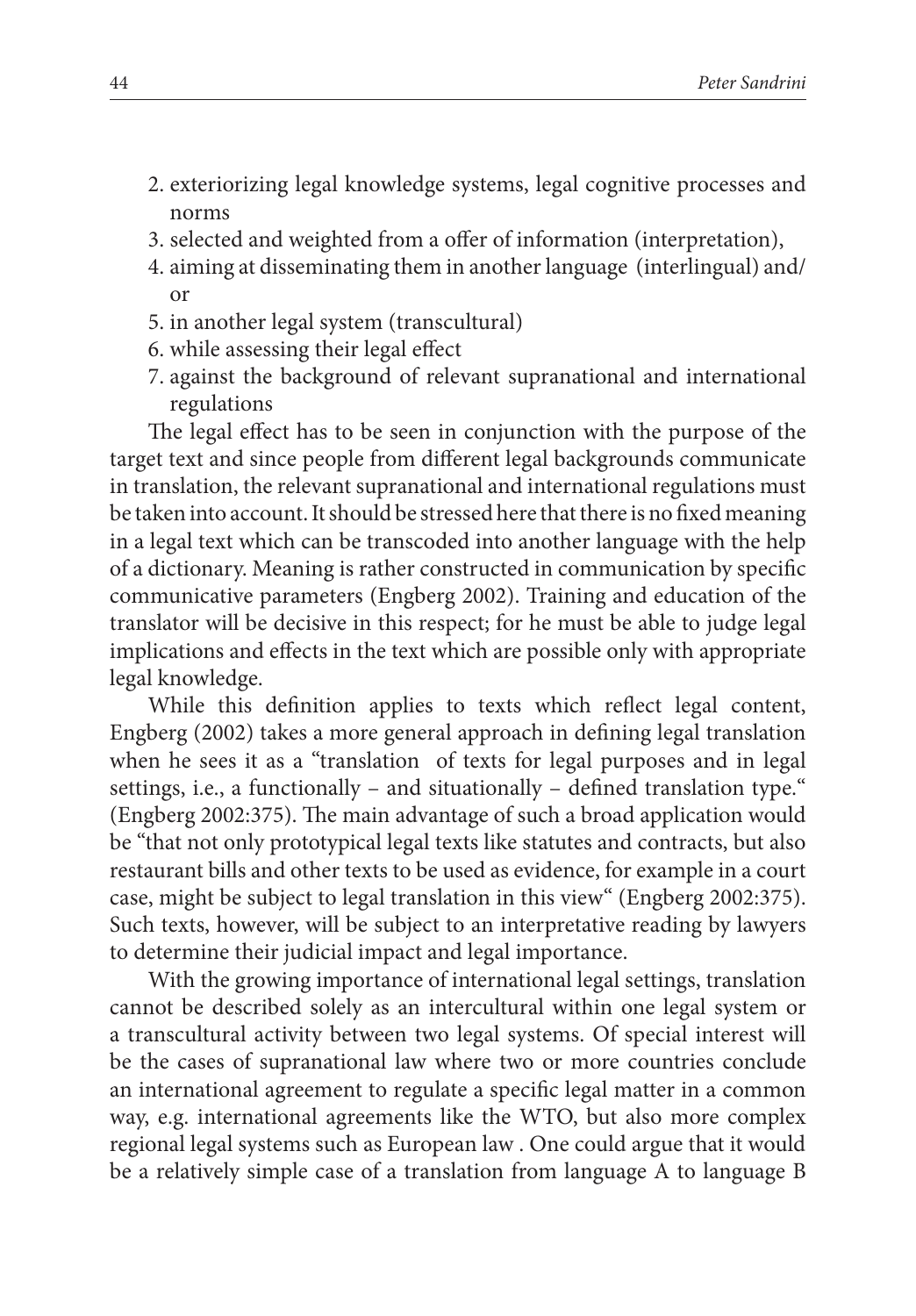within the same supranational legal framework. This would be a rather naive assumption because in most cases a legal language for supranational law does not exist and has to be created anew (Kjaer 1999:70). A translator or the text producer inevitably uses his own terminology or legal language, that is the language of his legal system to express new legal thoughts which then become part of the new supranational framework.

We can change our definition of legal translation accordingly: legal translation within the framework of supranational law would then be the purposeful activity of exteriorizing *supranational* legal knowledge systems, legal cognitive processes and norms, which are selected and weighted from a source text constituting an offer of information, aiming at disseminating them in another language against the background of *national and local* legal systems, while assessing their legal effect.

Three different types of legal translation can, thus, be identified: the translation within one legal system, the translation between different legal systems and the translation in an international context.

## **4. Classification of factors**

Coming back to the decisive factors governing multilingual legal communication listed above which are to be applied to legal translation as well, it is important to order these parameters into categories to get an overview of potential situations for legal translation. An initial possibility would be to try to integrate all parameters into a formal table (Sandrini 1999:24), but such an approach can never be exhaustive and if it really comprises all factors it would become too complicated. Such a table must take into account not only the aforementioned five parameters, but also the type of the source text, the purpose of the translation and the status of the target text.

A valid alternative might be to propose a layered structured approach. A good starting point for this is the distinction made by Madsen (1995) who spoke about three universes that cover "the essential factors that are relevant to translation of legal texts" (Madsen 1994:291):

1. a legal universe, meaning the extralinguistic reality, the world of legal actions;

2. a textual universe, meaning the descriptions of legal actions fixed in a text; and

3. a translator's universe.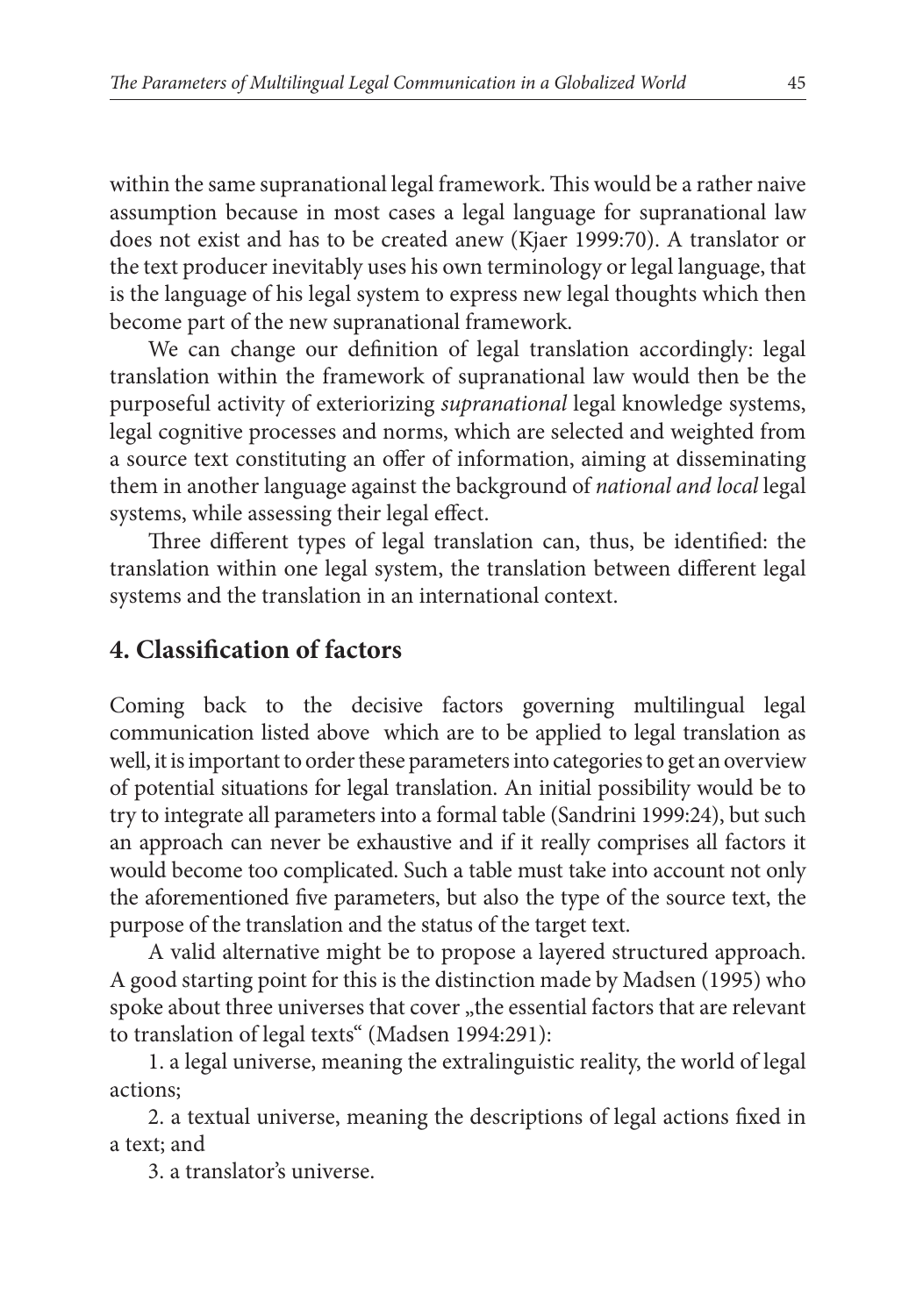Madsen analyses the ties between the legal text and the legal reality and comes to the conclusion that "the cornerstone of a model for translation of legal texts must be the rooting of the legal text in a legal system" (Madsen 1994:292), meaning that top priority should be given to the legal universe, establishing thus a hierarchical relation between these three universes. All of the parameters mentioned should be allocated to one universe.

The following parameters would be assigned to the legal universe: legal content, legal system. What legal system does the source text belong to? In what legal setting is the source text originally used? What is the legal background of the addressee of the source text? Does the translator have the appropriate legal knowledge and training? And with respect to the target text: In what legal system will the target text be rooted? What legal action will be performed with the target text? In what legal setting will it be used? From what legal background do the receivers of the target text come?

The parameters of language, purpose and people are assigned to the textual universe and the following questions must be asked: What type of text is the source text? Is the source text a legal binding text? Who is the author of the text? What is the language of the source text? What is the original communicative intent of the text? Who is the recipient of the source text, specialist or non specialist? And with respect to the target text: Will the target text be an authoritative translation? What is the communicative intent of the target text? Who are the recipients of the target text (specialists or non specialists)

And the translator's universe is responsible for the parameters: purpose of translation, people who reflect the person of the translator. What is the purpose of the translation? What are the interpretative capabilities of the translator? How much legal knowledge does he have? What is the status of the translator?

The three universes can be combined to attain three layers, each representing one universe with the translator's universe representing a bridge separating the source text from the target text as shown in the graphic below.

With the help of this structure we can analyze legal translation by selecting aspects from each layer and putting them into perspective. For example,. the legal context and the communicative intent of the target text, or the type of text and its status and the status of the translation, and so on.

Thus, all the different perspectives on legal translation and the different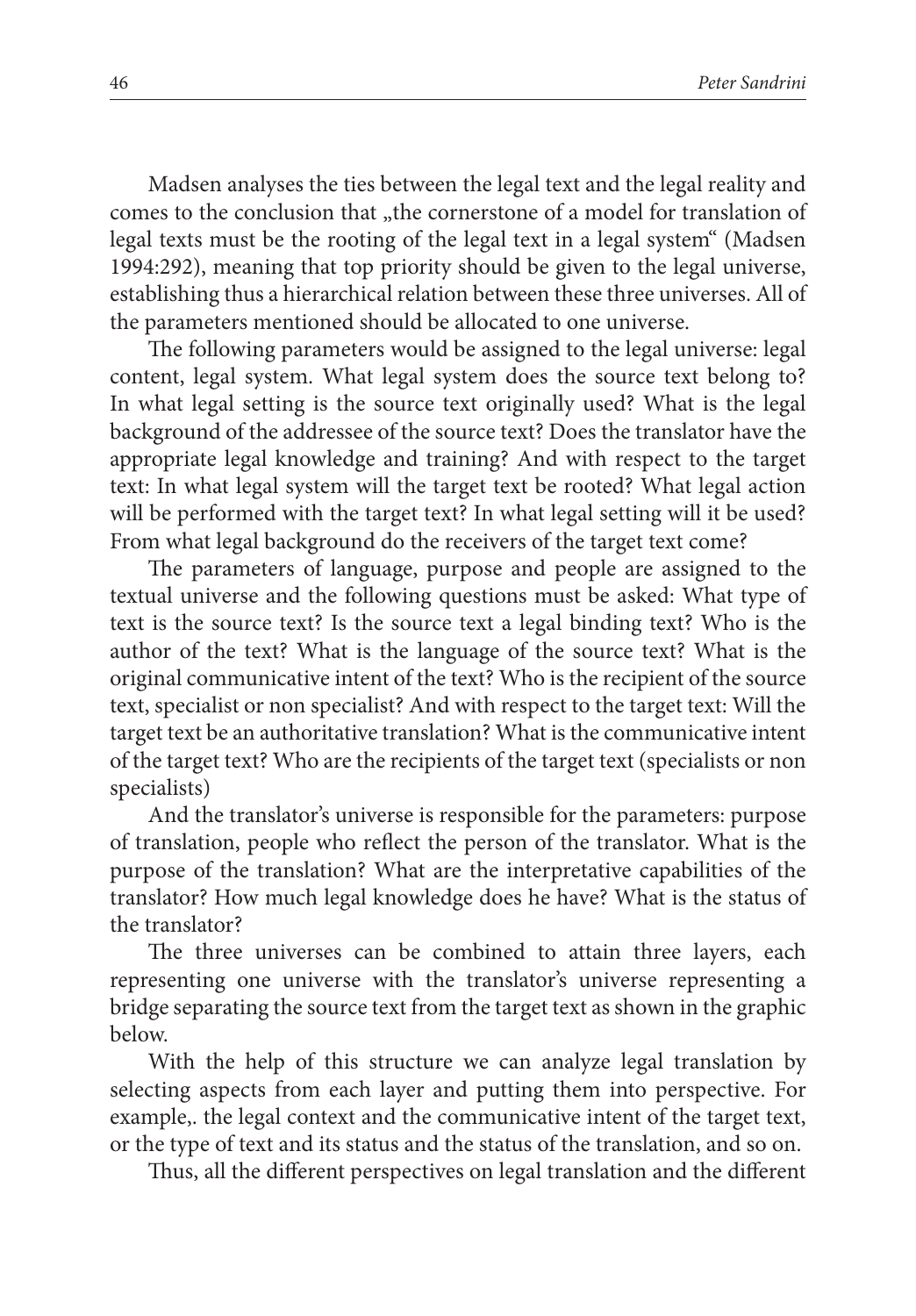

functions of this type of translation can be represented. This multifaceted and transdisciplinary aspect makes legal translation such a thrilling and interesting area of research.

# **Bibliography**

- Adamzik, Kirsten. 2004. *Textlinguistik. Eine einführende Darstellung*. Tübingen: Niemeyer.
- Bobbio, Norberto. 1950. Scienza del diritto e analisi del linguaggio. *Il linguaggio del diritto*. Scarpelli, U.; DiLucia, P. (eds.) 1994. Milano: LED. 95-112.
- Busse, Dietrich. 1992. *Recht als Text. Linguistische Untersuchungen zur Arbeit mit Sprache in einer gesellschaft lichen Institution*. Tübingen: Niemeyer.
- Engberg, Jan. 2002. Legal meaning assumptions what are the consequences for legal interpretation and legal translation? *International Journal of the Semiotics of Law,* No 4, vol 15, 375-388.
- Fuchs-Khakhar, Christine. 1987. *Die Verwaltungssprache zwischen dem Anspruch auf Fachsprachlichkeit und Verständlichkeit: ein Vergleich der Darstellungen dieses Konfl iktes in der deutschen Verwaltungssprache und der Vorschläge zu einer*  Bewältigung seit 1958. Tübingen: Stauffenburg.
- Gémar, Jean Claude (ed.) .1982. *Langage du droit et traduction, Essais de jurilinguistique*. *(The language of the law and translation), (Essays on Jurilinguistics).* Montreal: Linguatech.